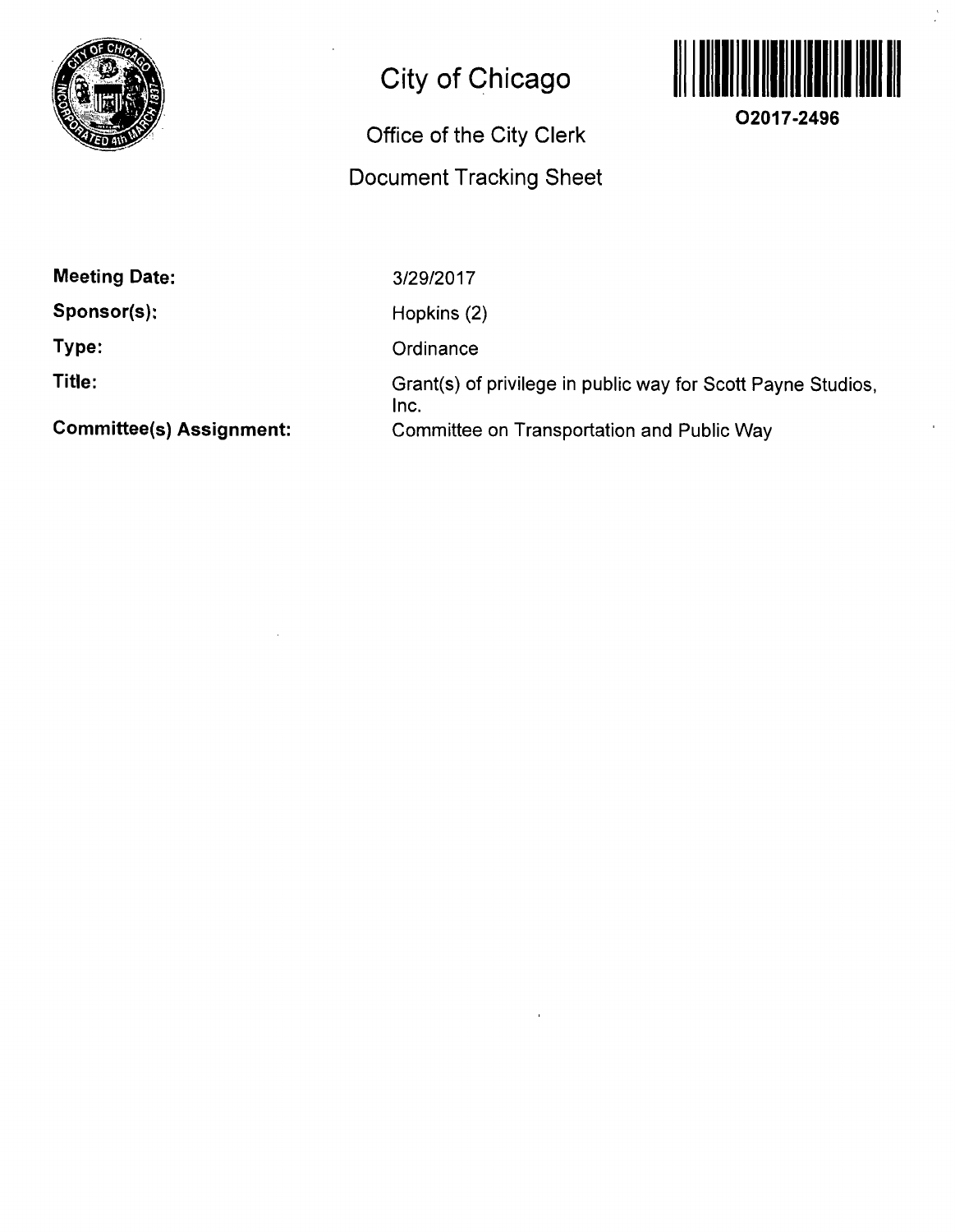**ORDINANCE** SCOTT PAYNE STUDIOS INC Acct. No. 46960 - 2 Permit No. 1126817

Se It Ordained by the City Council of the City of Chicago:

SECTION 1. Permission and authority are hereby given and granted to SCOTT PAYNE STUDIOS INC, upon the terms and subject to the conditions of this ordinance to maintain and use, as now constructed, two (2) Banner(s) projecting over the public right-of-way adjacent to its premises known as 413-15 W. North Ave..

Said Banner(s) at W. North Avenue measure(s): Two (2) at two point six (2.6) feet in length, and twelve point five (12.5) feet in width for a total of sixty-five (65) square feet.

The location of said privilege shall be as shown on prints kept on file with the Department of Business Affairs and Consumer Protection and the Office of the City Clerk.

Said privilege shall be constructed in accordance with plans and specifications approved by the Zoning Department - Signs.

This grant of privilege in the public way shall be subject to the provisions of Section 10-28-015 and all other required provisions of the Municipal Code of Chicago.

The grantee shall pay to the City of Chicago as compensation for the privilege #1126817 herein granted the sum of one hundred fifty (\$150.00) per annum in advance.

A 25% penalty will be added for payments received after due date.

The permit holder agrees to hold the City of Chicago harmless for any damage, relocation or replacement costs associated with damage, relocation or removal of private property caused by the City performing work in the public way.

Authority herein given and granted for a period of five (5) years from and after 10/04/2016.

Alderman

Brian Hopkins 2nd Ward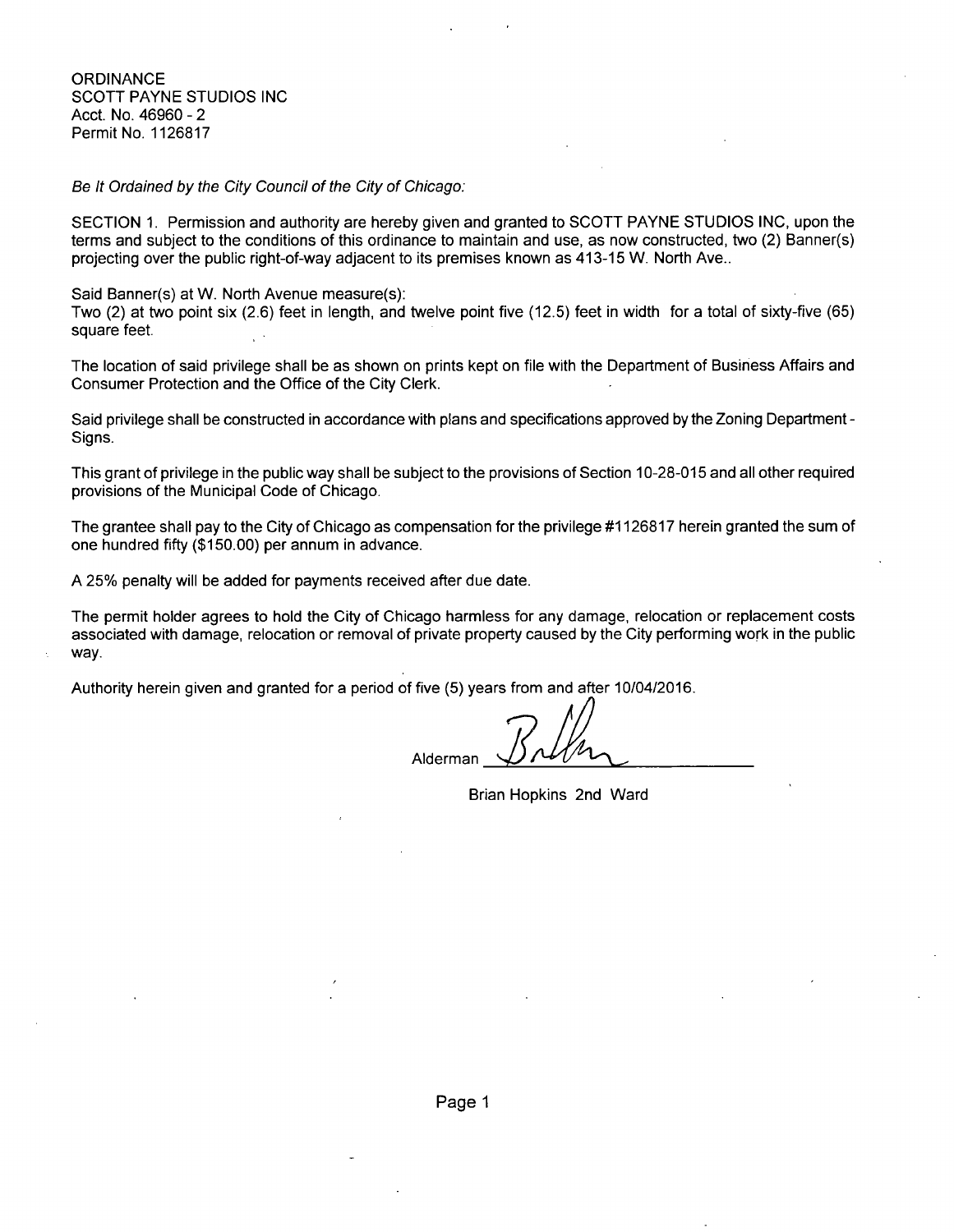